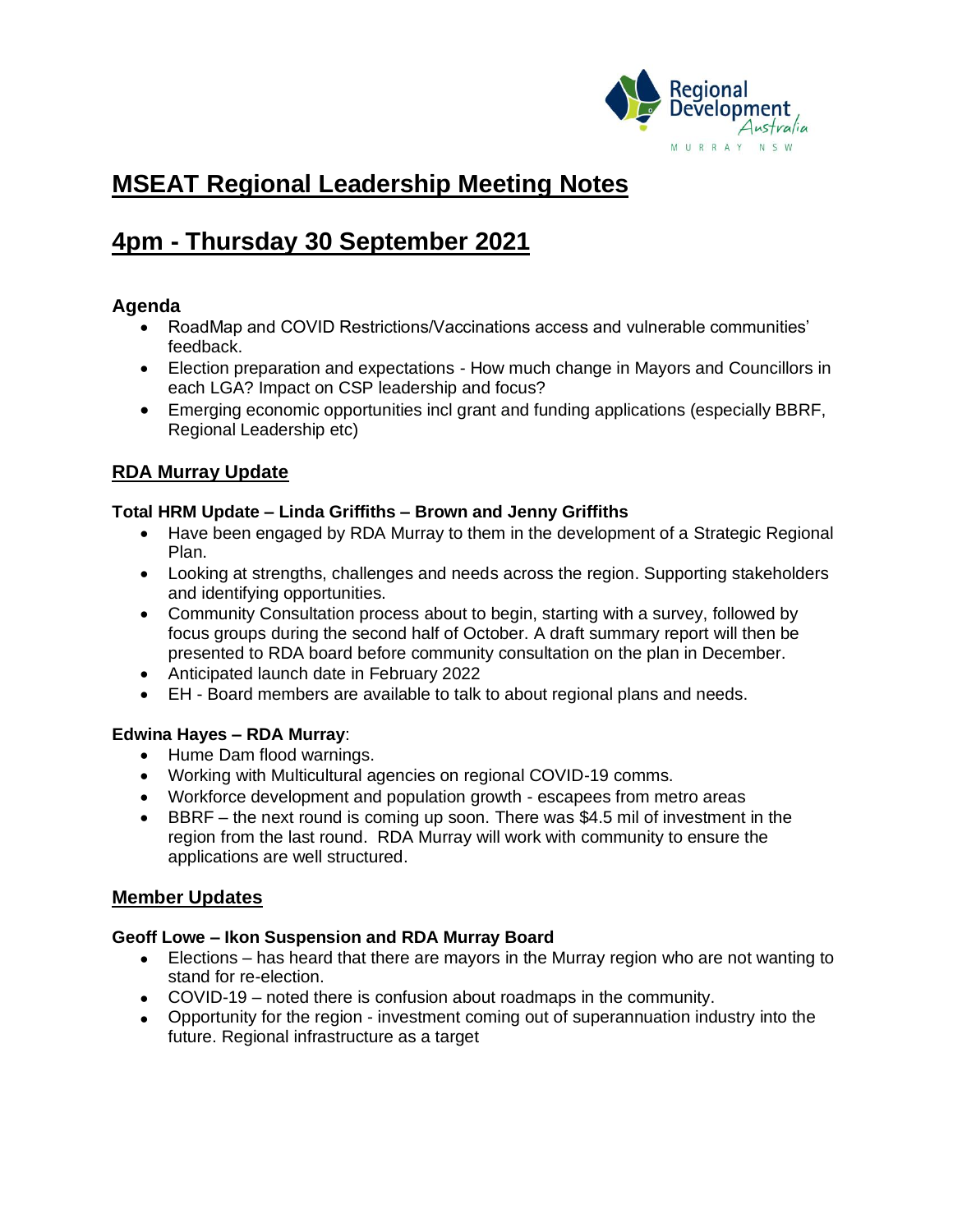

# **Lynnette O'Reilly – Greater Hume Shire Council and RDA Murray Board**

- Vaccinations issues with mandatory vaccination impacting some of our education providers.
- Concern from local govt around confidentiality in reporting the numbers of people vaccinated in organisations.

## **Pip Walker - Helen Dalton's Office**

- Vaccinations access and supply continue to be issues. Requirement for Medicare card is becoming a challenge.
- Undocumented workers coming forward to get vax. Helen Daltons office is asking for amnesty for these people, so they are not discouraged to get the vaccine.
- Would like a common border between NSW and VIC call for end to the hard border.
- Asking for regional people to be allowed to continue to work with a single Jab.
- Concern about how businesses will manage policing vaccine passports on their premises.

# **Murray Scholz – Scholz Farming & RDA Murray Board**

- Service industry concerns about roadmap/vax passports legalities around policing of this. Some businesses not comfortable about it.
- Agriculture concern about how harvest will be managed if an LGA goes into lockdown. What regulations they will have to deal with and how to communicate these?
- High pressure year for grain storage. good years last and this year will strain storage. Logistics will be difficult.

## **Brett Millington - Mildura Regional Development**

- Separation of communities on the border are challenging and means it's not viable for some businesses to open. One iconic business in his region has closed this week.
- Vax rates slowly getting up towards where they want to it be.
- Concerns from businesses around how to "police" vax status

## **Justin Clancy – MP**

- Same concerns as Brett and Helen.
- Vax working to make sure we get the vax as accessible as possible.
- Impact for hospitality on Oct 11 opening date is the biggest challenge
- Need to be looking at risks ahead access to capital and labour for businesses.

## **Ray Davy – Balranald Council**

- Vaccinating 100's of undocumented workers in Euston (coming across the border to get vaxxed). RFDS is targeting those people.
- Emergency management downside to opening is increase in regional travel  $=$ increased transmission. Working on what the response plans need to be in areas that will struggle with health care
- Managing communications cross border is difficult. Some residents are being denied access to businesses across the border based on recent sewage testing results.

## **Gary Rodda - MLLS**

• Uncertainty with harvest - movement for labour and machinery - how will this be affected by LGA and border closures?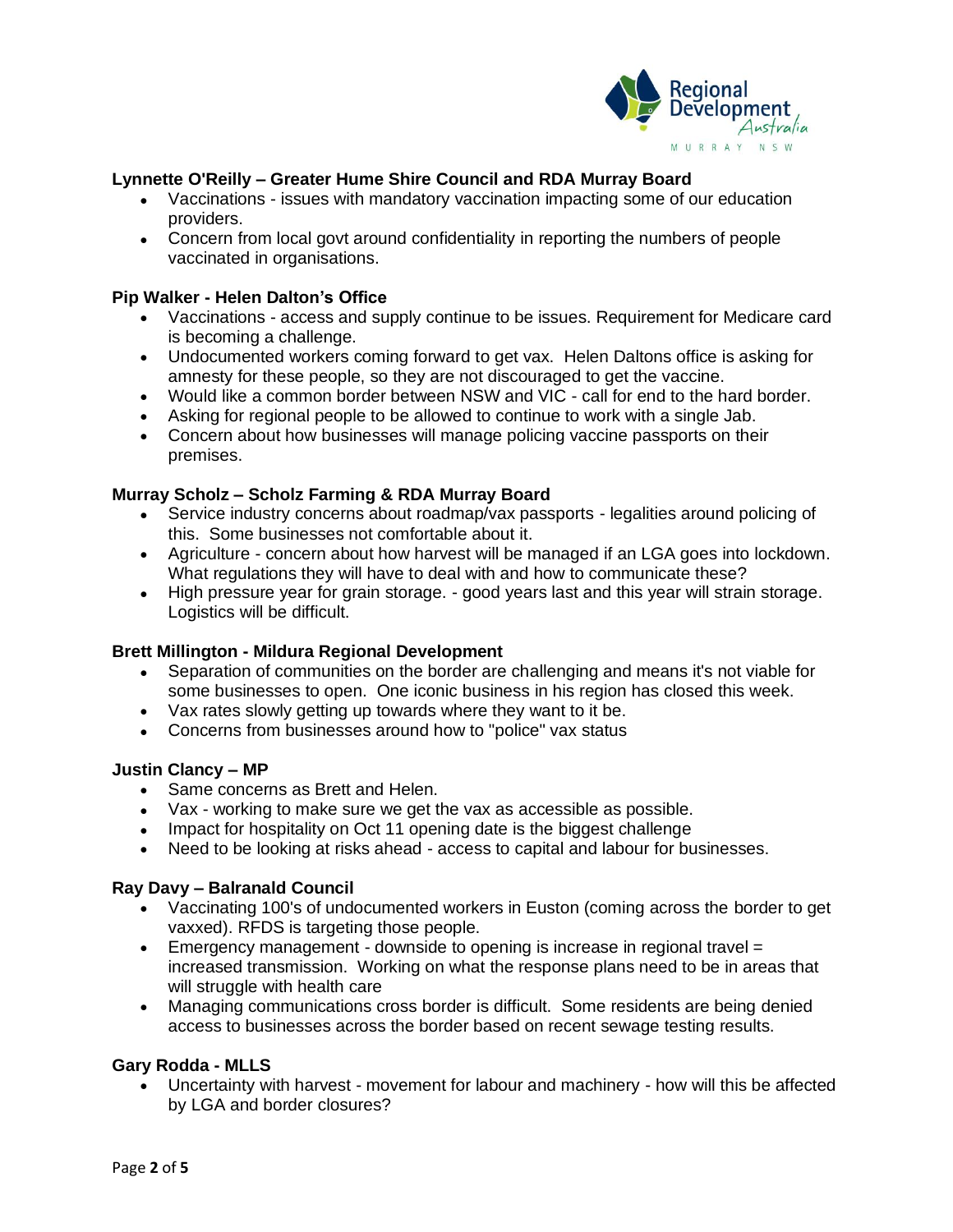

• Grain storage - landholders wanting to get grain off farm to prevent mouse infestations will strain the storage network.

# **Ambrose Glass - ACC Economic Development**

- Protocol for managing COVID-19 safe grain silos
- There is a contrast between the roadmaps in NSW and VIC. Different Sq meter rules and timings creating challenges across the border.
- Oct 11 opening date will impact some businesses who have younger workers who have been unable to get vaccinations in time.

# **Anthony McFarlane – Business NSW**

- Concerns about the vaccine passport and the role that business will have to play in policing. Waiting for further detail in the public health orders.
- Covid-19 disaster payment being turned off this may cause difficulties in regions where custom won't return as quickly as metro areas.

# **Yvette Myhill - Destination Riverina Murray**

- Concern about period between October and December capacity rules and ability to retain staff mean they will still require support during that period.
- Service NSW won't be ready to check vaccine certs for possibly up to 3 weeks after October 11. No clarity on how will be managed.
- Holding a roundtable zoom session on Tuesday 5th at 1pm for tourism 200 RSVP already. All interested parties welcome.

## **Jeff Sheather - Upper Murray Inc**

- Council elections mayor is restanding and most candidates are as well. There is a push to inject new blood into the mix
- Concern with business about policing vaccine passports.
- Upper Murray Inc secured funding on VIC side to install standalone communication and electricity supply hubs. Chamber of Commerce in Tumbarumba are applying for funds to replicate this in NSW

## **Ben Foley - Hume Bank & RDA Murray Board**

- Housing market and demand for property continues to go gangbusters. Slight drop in first home buyers but investors are soaking up any downturn.
- Rising property prices and higher rental yields growing increase in homelessness. Area of great concern.
- National scam awareness week in Nov Hume Bank will be running webinars. Partnering with councils in the region.

# **Michael Pisasale and Gabrielle Cusack – Murray Irrigation Limited**

- Director elections have just been held. Phil Snowdon and Lachlan Marshall to be elected
- Survey coming out on levels of engagement from MIL

## **Graeme Kruger - Rice Growers Association**

- Trying to encourage a less conservative approach to water allocation.
- Agriculture is booming and could stimulate the economy if farmers are confident that they will get water.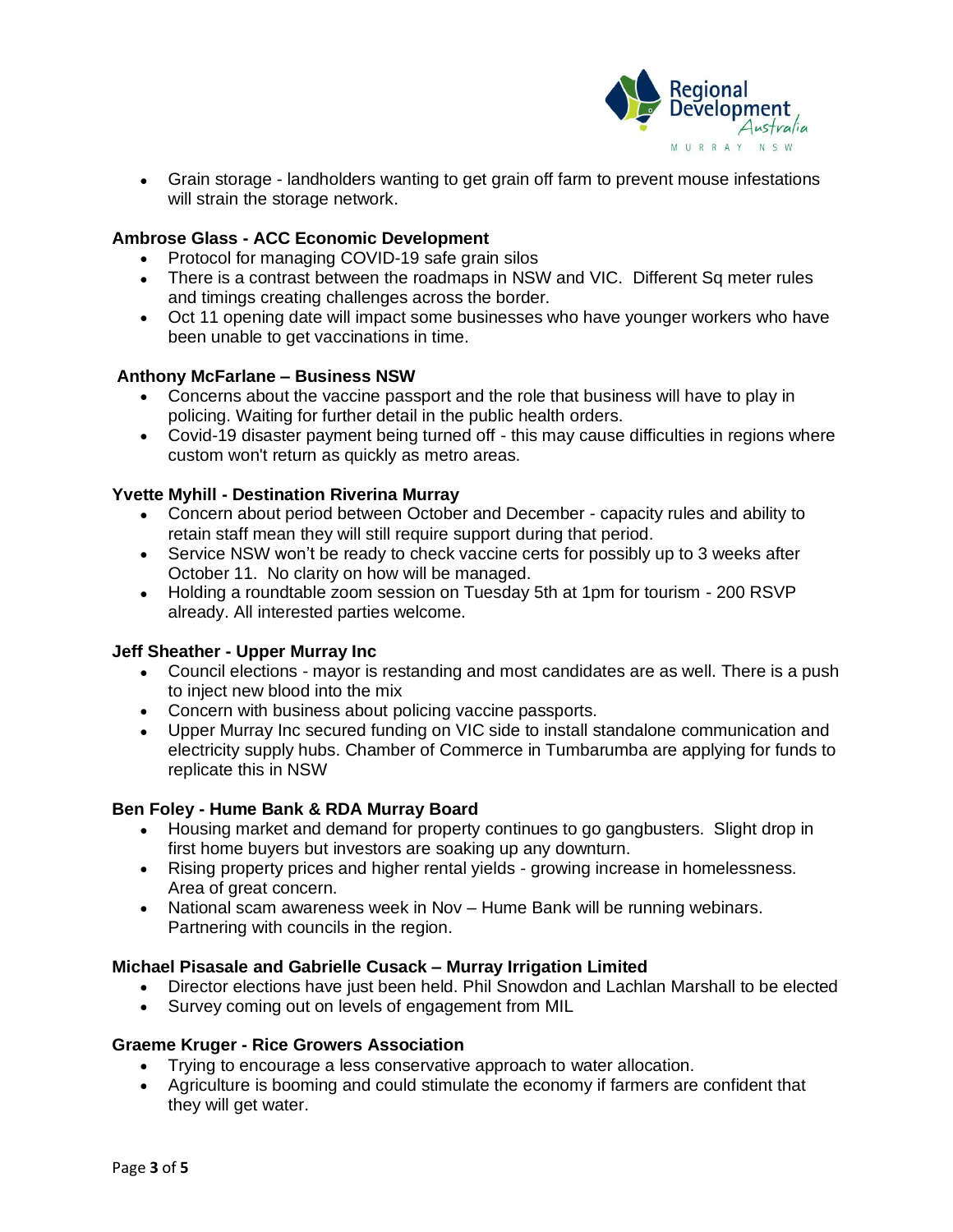

- Lots of prep for rice in the region
- Sun Rice concern about harvest labour force. There is a shortage of labour in the region

## **Alex Anthony - MDBA & RDA Murray Board**

- MDBA balancing act is about not flooding people out and managing water in the dams for allocations.
- Holding weekly briefings in flood mitigation and working with councils
- Ramped up comms through weekly reports and social media.

## **Glenn Stewart – Robinvale/Euston**

- There is roadmap confusion
- Undocumented workers & vaccinations significant issue in Robinvale
- Bendigo and SMECC vaccinating a lot 1600+ in Robinvale Euston
- Estimated that there could be up to 10,000 workers in the region 30% possible undocumented.
- Opportunity going forward around ag tech change in Telstra and NBN approach in the last 6 months regarding connectivity.

## **John Elgin - BEC**

- Much confusion about roadmap and policing of vaccine passports.
- Access to capital is important
- Reduction in stimulus/ support is making people anxious
- Variation of vax rates across regions may cause issues.
- Pushing businesses to get back into business to meet Christmas demand
- Holding a webinar with Damien Tudehope on Friday 8 October at 9am

## **Mark Francis – Murray Regional Tourism**

- Business support from both federal and state is critical. Anomalies on the border mean that NSW business with VIC customers will have no support or business with the border still closed.
- Businesses are not ready to open on 11 Oct due to lag in vax rates. Potential to open with one vax only?
- Policing businesses looking to employ security to manage that
- Labour issues and business continuity is critical
- Formal study in hospitality has had zero uptake
- Concerns around water management of the river high river events and floods may affect reopening.
- Putting pressure on VIC government to commit to reopen border by late October.

## **Mary Hoodless - RDA Murray Board Chair**

- Confusion cross border
- The NSW Govt roadmap has been welcomes. Opportunity to get together to reconnect is valuable, especially in bushfire affected regions.
- VIC kids do not know if they are going to school next week
- LGA elections -hard to recruit. What message is this telling us when younger leaders have no interest in local govt? What pathways can we support?
- Grants and opportunities lots around.